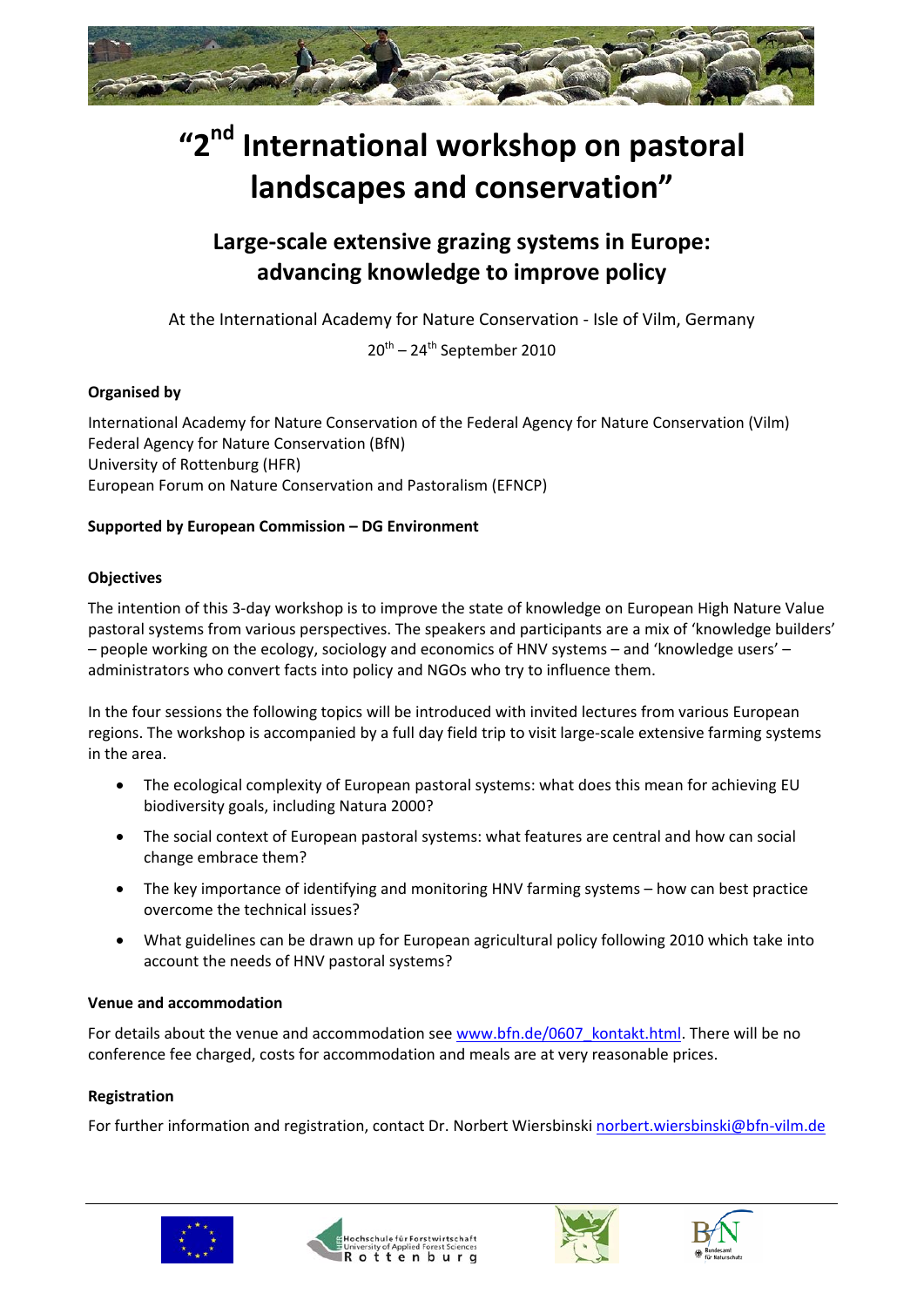

# **Monday, 20‐09‐2010 – arrival on Vilm**

| From 15.00 | For early arrivals: coffee at 15.00 and possibility for a guided walk to see the Isle of Vilm<br>sanctuary (16.00-18.00)                                        |
|------------|-----------------------------------------------------------------------------------------------------------------------------------------------------------------|
| 18.30      | Dinner                                                                                                                                                          |
| 20.00      | Evening programme: Why this seminar? Domestic issues, getting to know each other (Norbert<br>Wiersbinski, Peter Finck/Manfred Klein, Rainer Luick, Guy Beaufoy) |

#### **Tuesday, 21‐09‐2010**

| 08.00 | <b>Breakfast</b>                                                                                                                                                                             |  |  |
|-------|----------------------------------------------------------------------------------------------------------------------------------------------------------------------------------------------|--|--|
| 09.00 | Session 1: Ecological and historical complexity in landscapes and ecosystems formed by<br>pastoralism in Europe - Chair: Rainer Luick                                                        |  |  |
|       | Introduction and overview (Rainer Luick)                                                                                                                                                     |  |  |
|       | Pastoral agricultural systems -past management as a factor in producing nature and landscape<br>value (Jorgen Wissman, Sweden)                                                               |  |  |
| 10.30 | Coffee break                                                                                                                                                                                 |  |  |
| 11.00 | Microstructures and carrion as key factors for biodiversity in pastoral ecosystems (Krawczynski,<br>René, Germany)                                                                           |  |  |
|       | From gaelic pastoral systems to CAP supported extensive livestock production - socio-economic<br>factors at the western fringes of Europe (James Moran, Ireland)                             |  |  |
|       | Discussion of first session                                                                                                                                                                  |  |  |
| 12.30 | Lunch                                                                                                                                                                                        |  |  |
| 14.00 | Session 2: Socio-economic context of HNV farming systems - Chair: Peter Finck                                                                                                                |  |  |
|       | Economics of extensive grazing systems in HNV farming case studies from France (Soizic Jean-<br>Baptiste, Blandine Ramain, EFNCP France)                                                     |  |  |
|       | History, presence and future of the traditional pasturing system of Lonjsko Polje Nature Park<br>(Goran Gugic, Croatia)                                                                      |  |  |
| 16.00 | Coffee break                                                                                                                                                                                 |  |  |
| 16.30 | Trends in shepherding systems and what it means for biodiversity in the Kotel Mountains in<br>Bulgaria (Nadya Vangelova, Bulgaria)                                                           |  |  |
|       | From shepherd's cottage to mountain restaurant: Touristic uses in Austrian Alpine farming areas<br>(Andreas Muhar, Austria)                                                                  |  |  |
|       | Discussion of second session and first day topics                                                                                                                                            |  |  |
| 18.30 | Dinner                                                                                                                                                                                       |  |  |
| 20.00 | Evening programme: Presentation, results & discussion of research & practical projects on large-<br>scale grazing systems in Germany (Margret Bunzel Drüke, Edgar Reisinger, Florian Wagner) |  |  |